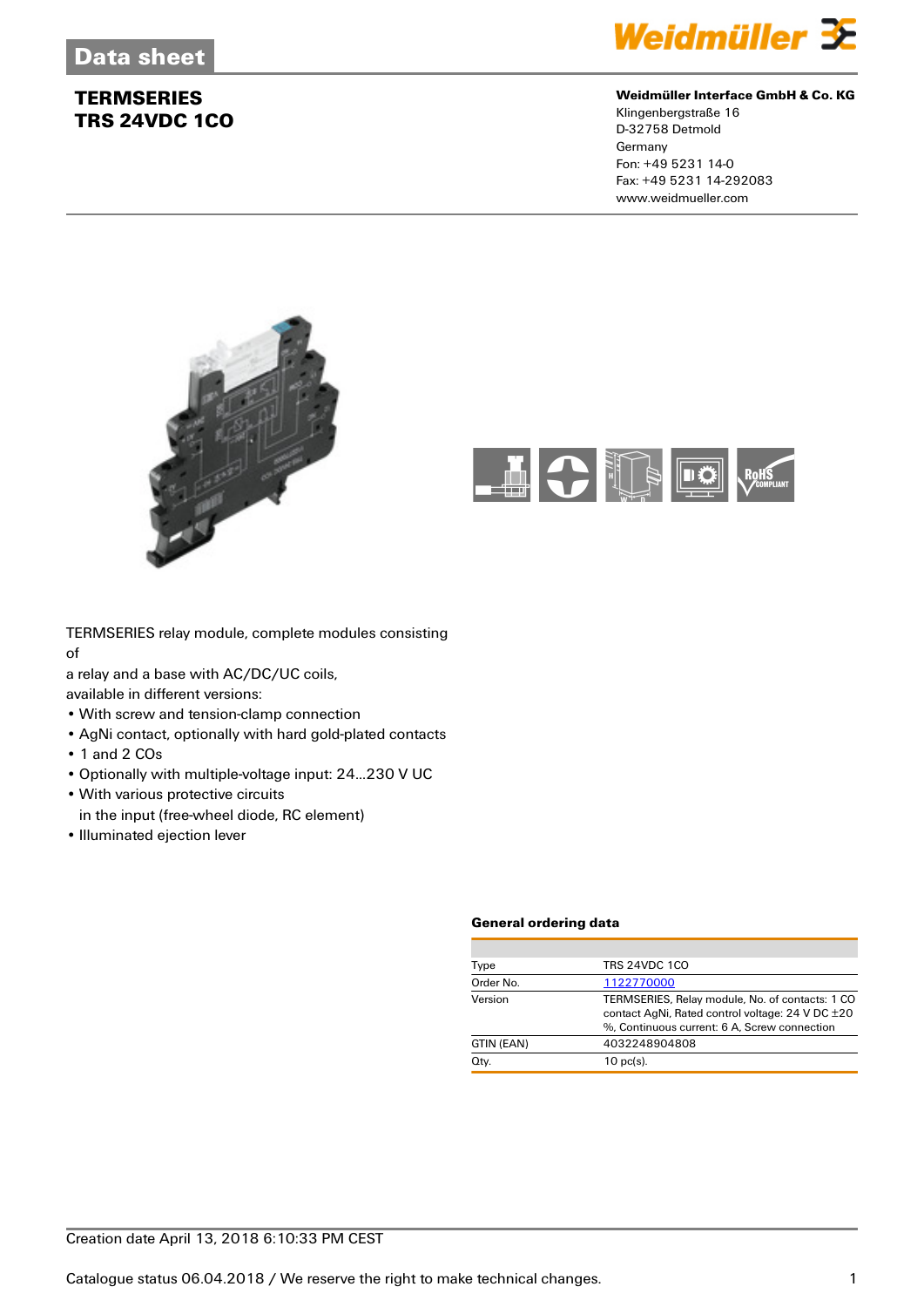# **Technical data**



### **Weidmüller Interface GmbH & Co. KG**

Klingenbergstraße 16 D-32758 Detmold Germany Fon: +49 5231 14-0 Fax: +49 5231 14-292083

| <b>Dimensions and weights</b>                 |                                                       |                                                                                      |                                            |
|-----------------------------------------------|-------------------------------------------------------|--------------------------------------------------------------------------------------|--------------------------------------------|
| Width                                         | $6.4 \text{ mm}$                                      |                                                                                      | 0.252 inch                                 |
| Height                                        | 89.6 mm                                               | Width (inches)<br>Height (inches)                                                    | 3.528 inch                                 |
| Depth                                         | 87.8 mm                                               | Depth (inches)                                                                       | 3.457 inch                                 |
| Net weight                                    | 33 <sub>g</sub>                                       |                                                                                      |                                            |
|                                               |                                                       |                                                                                      |                                            |
| <b>Temperatures</b>                           |                                                       |                                                                                      |                                            |
|                                               |                                                       |                                                                                      |                                            |
| Humidity                                      | 5-95% rel. humidity, $T_u =$<br>40°C, no condensation | Operating temperature, max.                                                          | 60 °C                                      |
| Operating temperature, min.                   | -40 $^{\circ}$ C                                      | Storage temperature, max.                                                            | 85 °C                                      |
| Storage temperature, min.                     | -40 $^{\circ}$ C                                      | Operating temperature                                                                | -40 °C60 °C                                |
| Storage temperature                           | 40 °C85 °C                                            |                                                                                      |                                            |
| Input                                         |                                                       |                                                                                      |                                            |
|                                               |                                                       |                                                                                      |                                            |
| Rated control voltage                         | 24 V DC ± 20 %                                        | Rated current DC                                                                     | 11.5 mA                                    |
| Power rating                                  | 280 mW                                                | Pull-in/drop-out voltage, typ.                                                       | 16 V / 3 V DC                              |
| Pull-in/drop-out current, typ.                | 7.5 mA / 1 mA DC                                      | <b>Status indicator</b>                                                              | Green LED                                  |
| Protective circuit                            | Free-wheel diode, Reverse<br>polarity protection      | Coil voltage of the replacement relay<br>deviating from the rated control voltage No |                                            |
| Coil voltage of the replacement relay         | 24 V DC                                               |                                                                                      |                                            |
| <b>Output</b>                                 |                                                       |                                                                                      |                                            |
|                                               |                                                       |                                                                                      |                                            |
| Rated switching voltage                       | 250 V AC<br>250V                                      | Max. switching voltage, AC<br>Continuous current                                     | 250 V<br>6 A                               |
| Max. switching voltage, DC<br>Inrush current  | 20 A / 20 ms                                          |                                                                                      | 1500 VA                                    |
| DC switching capacity (resistive), max.       | 144 W @ 24 V                                          | AC switching capacity (resistive), max.<br>Switch-on delay                           | $\leq 6$ ms                                |
| Switch-off delay                              | ≤ 16 ms                                               | Min. switching power                                                                 | 1 mA @ 24 V, 10 mA @ 12<br>V, 100 mA @ 5 V |
| Max. switching frequency at rated load 0.1 Hz |                                                       |                                                                                      |                                            |
| <b>Contact data</b>                           |                                                       |                                                                                      |                                            |
|                                               |                                                       |                                                                                      |                                            |
| Contact type                                  | 1 CO contact (AgNi)                                   | Mechanical service life                                                              | $5 \times 10^6$ switching cycles           |
| General data                                  |                                                       |                                                                                      |                                            |
|                                               |                                                       |                                                                                      |                                            |
| Mounting rail                                 | <b>TS 35</b>                                          | <b>Test button</b>                                                                   | No<br>V-0                                  |
| Mechanical switch position indicator          | No                                                    | UL 94 flammability rating                                                            |                                            |
| <b>Insulation coordination</b>                |                                                       |                                                                                      |                                            |
| Rated voltage                                 | 300V                                                  | Surge voltage category                                                               | Ш                                          |
| Pollution severity                            | $\overline{2}$                                        | Protection degree                                                                    | IP <sub>20</sub>                           |
| Dielectric strength input - output            | 4 kV $_{\rm eff}$ / 1 min.                            | Creepage and clearance distance input -<br>output                                    | $\geq 5.5$ mm                              |
| Dielectric strength of open contact           | 1 kV $_{\text{eff}}$ / 1 min                          | Dielectric strength to mounting rail                                                 | 4 kV $_{\text{eff}}$ / 1 min.              |
| Impulse withstand voltage                     | 6 kV (1.2/50 µs)                                      |                                                                                      |                                            |
| Further details of approvals / standards      |                                                       |                                                                                      |                                            |
|                                               |                                                       |                                                                                      |                                            |
| <b>Standards</b>                              | EN 50178, EN 55011, EN<br>61000-6-1, 2, 4             | Certificate No. (DNVGL)                                                              | TAA00001E5                                 |
|                                               |                                                       |                                                                                      |                                            |

## Creation date April 13, 2018 6:10:33 PM CEST

Catalogue status 06.04.2018 / We reserve the right to make technical changes. 2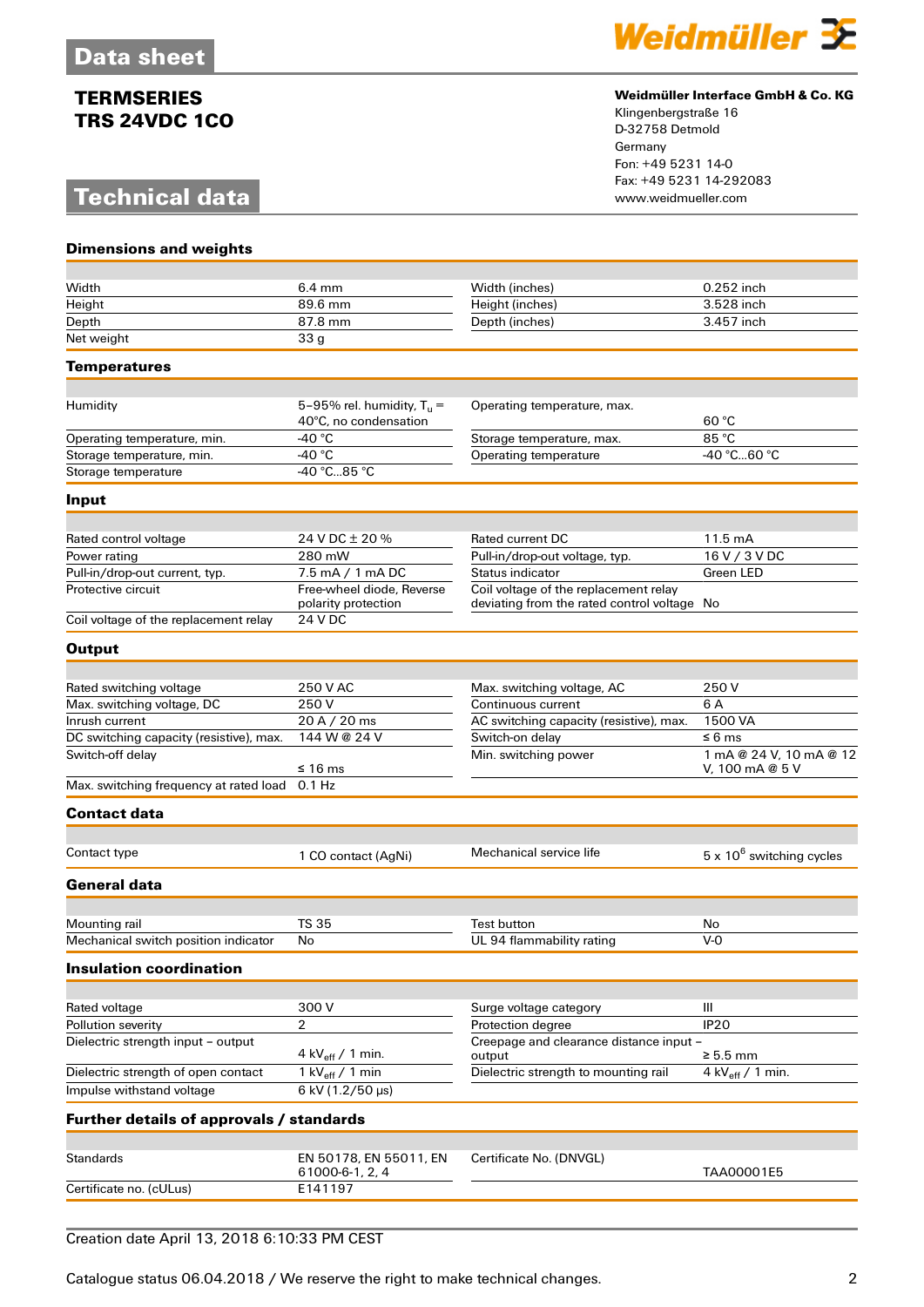# **Technical data**

**Connection data**



#### **Weidmüller Interface GmbH & Co. KG**

Klingenbergstraße 16 D-32758 Detmold Germany Fon: +49 5231 14-0 Fax: +49 5231 14-292083

| Wire connection method                                                                        | Screw connection      | Stripping length, rated connection<br>8 mm                                                    |                                                      |
|-----------------------------------------------------------------------------------------------|-----------------------|-----------------------------------------------------------------------------------------------|------------------------------------------------------|
| Tightening torque, max.                                                                       | $0.4$ Nm              | $1.5$ mm <sup>2</sup><br>Clamping range, rated connection                                     |                                                      |
| Clamping range, min.                                                                          | $0.14 \, \text{mm}^2$ | Clamping range, max.                                                                          | $2.5$ mm <sup>2</sup>                                |
| Wire connection cross section AWG,<br>min.                                                    | <b>AWG 26</b>         | Wire connection cross section AWG,<br>max.                                                    | <b>AWG 14</b>                                        |
| Wire cross-section, solid, min.                                                               | $0.14 \text{ mm}^2$   | Wire cross-section, solid, max.<br>$2.5$ mm <sup>2</sup>                                      |                                                      |
| Wire connection cross-section, finely<br>stranded, min.                                       | $0.14 \, \text{mm}^2$ | Wire connection cross section, finely<br>stranded, max.<br>$2.5$ mm <sup>2</sup>              |                                                      |
| Wire cross-section, finely stranded, min.<br>(AWG)                                            | <b>AWG 26</b>         | Wire cross-section, finely stranded, max.<br>(AWG)                                            | <b>AWG 14</b>                                        |
| Wire connection cross-section, finely<br>stranded with wire-end ferrules DIN<br>46228/4, min. | $0.25 \, \text{mm}^2$ | Wire connection cross-section, finely<br>stranded with wire-end ferrules DIN<br>46228/4, max. | $2.5$ mm <sup>2</sup>                                |
| Conductor cross-section, flexible, AEH<br>(DIN 46228-1), min.                                 | $0.25 \, \text{mm}^2$ | Conductor cross-section, flexible, AEH<br>(DIN 46228-1), max.                                 | $2.5$ mm <sup>2</sup>                                |
| Wire connection cross section, finely<br>stranded, two clampable wires, min.                  | $0.5$ mm <sup>2</sup> | Wire cross-section, finely stranded, two<br>clampable wires, max.                             | $1 \text{ mm}^2$                                     |
| Twin wire-end ferrules, min.                                                                  | $0.5$ mm <sup>2</sup> | Twin wire-end ferrules, max.                                                                  | $1 \text{ mm}^2$                                     |
| <b>Blade</b> size                                                                             | size PHO              | Gauge to IEC 60947-1                                                                          | A <sub>1</sub> , B <sub>1</sub>                      |
| <b>Rated data UL</b>                                                                          |                       |                                                                                               |                                                      |
|                                                                                               |                       |                                                                                               |                                                      |
| Ambient temperature (operational), max. 60 °C                                                 |                       | Connection cross-section AWG, min.                                                            | <b>AWG 26</b>                                        |
| Connection cross-section AWG, max.                                                            | <b>AWG 14</b>         | Type of conductor                                                                             | rigid copper conductor,<br>flexible copper conductor |
| Tightening torque, max.                                                                       | 0.4 Nm                | Pollution severity level                                                                      | $\overline{2}$                                       |
| Classifications                                                                               |                       |                                                                                               |                                                      |

| ETIM 5.0   | EC001437    | ETIM 6.0   | EC001437    |
|------------|-------------|------------|-------------|
| eClass 6.2 | 27-37-16-01 | eClass 7.1 | 27-37-16-01 |
| eClass 8.1 | 27-37-16-01 | eClass 9.0 | 27-37-16-01 |
| eClass 9.1 | 27-37-16-01 |            |             |

#### **Product information**

| Descriptive text ordering data  | Spare relay                                                   |
|---------------------------------|---------------------------------------------------------------|
|                                 | Type: RSS113024                                               |
|                                 | Orderno.: 4060120000                                          |
| Descriptive text technical data | Accessories and dimensional drawings: refer to the TERMSERIES |
|                                 | Accessories page.                                             |

#### **Approvals**

Approvals



## Creation date April 13, 2018 6:10:33 PM CEST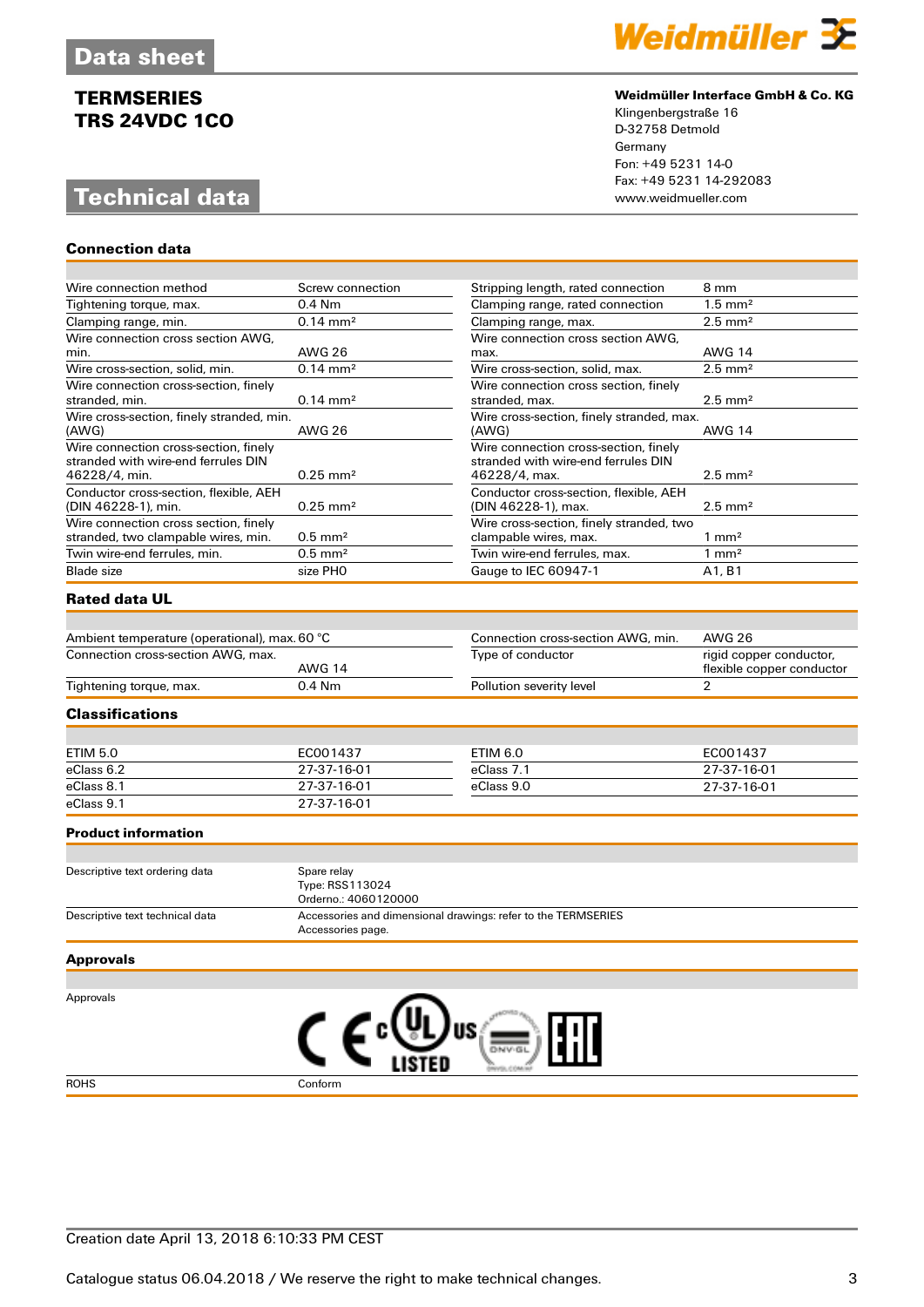# **Technical data**

## **Downloads**

| <b>Downloads</b>                 |                               |
|----------------------------------|-------------------------------|
|                                  |                               |
| Approval/Certificate/Document of |                               |
| Conformity                       | DE PA5600 160229 001.pdf      |
| Brochure/Catalogue               | CAT 4.5 ELECTR 16/17 EN       |
|                                  | CAT 4.2 ELECTR 15/16 EN       |
| <b>Engineering Data</b>          | EPLAN, WSCAD, Zuken E3.S      |
| <b>Engineering Data</b>          | <b>STEP</b>                   |
| User Documentation               | <b>Operating Instructions</b> |



### **Weidmüller Interface GmbH & Co. KG**

Klingenbergstraße 16 D-32758 Detmold Germany Fon: +49 5231 14-0 Fax: +49 5231 14-292083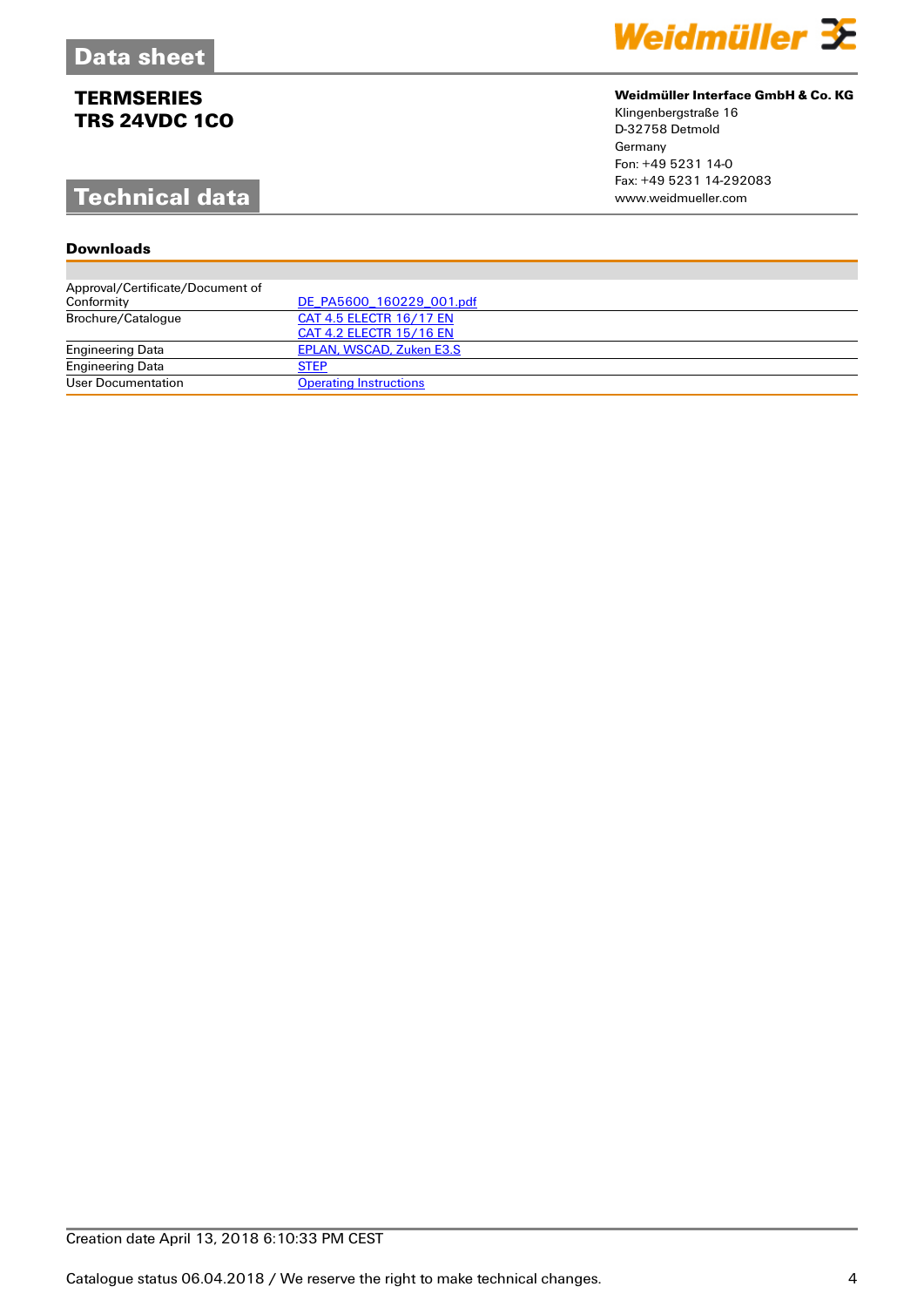# **Drawings**



## **Weidmüller Interface GmbH & Co. KG**

Klingenbergstraße 16 D-32758 Detmold Germany Fon: +49 5231 14-0 Fax: +49 5231 14-292083